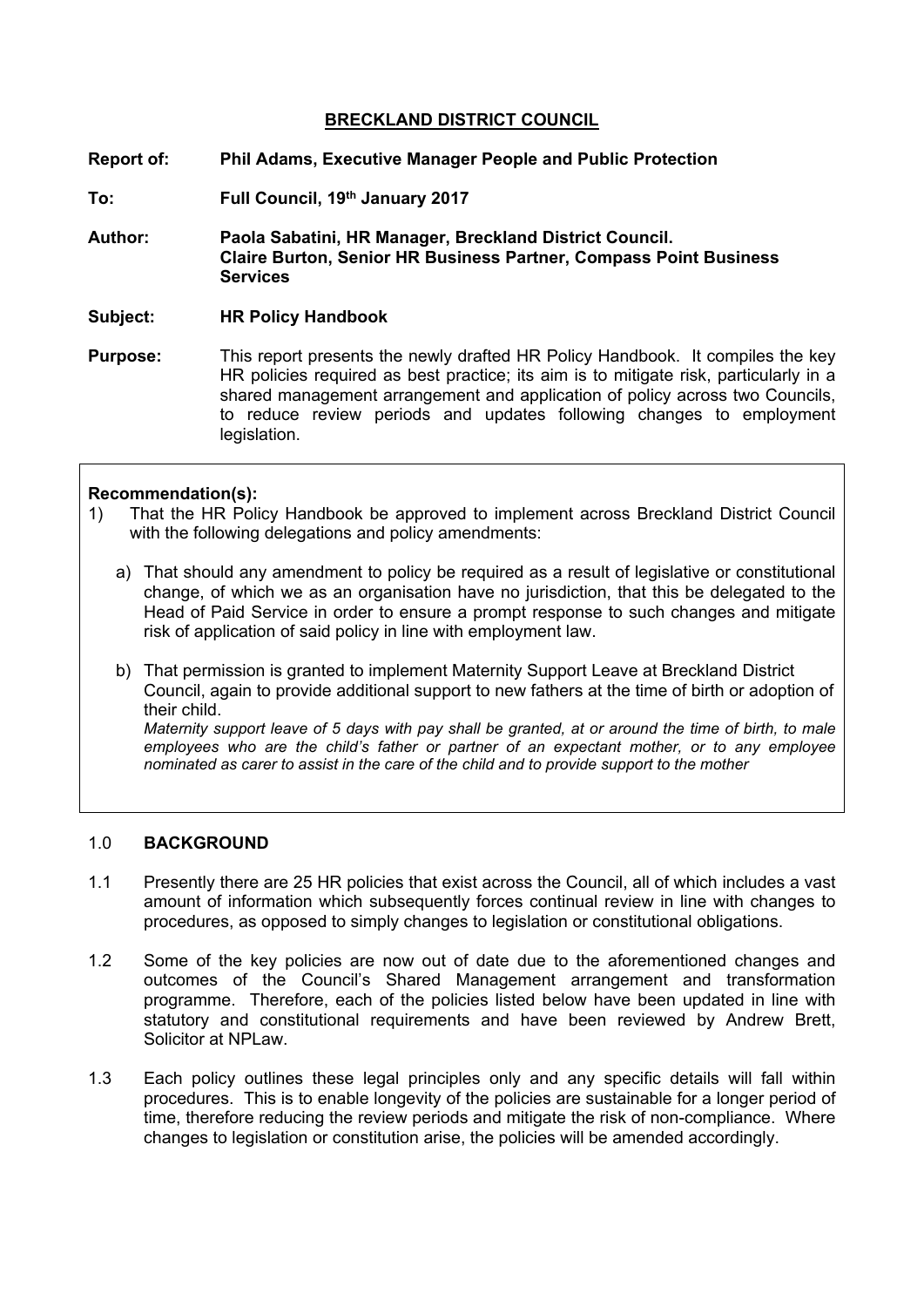# 1.4 **The Policy Handbook:**

The Policy Handbook contains the following policies:

- Recruitment and Selection
- Managing Attendance
- Special Leave
- Parental Rights
- Managing and Supporting Change
- Bullying and Harassment
- Equal Opportunities
- **Capability**
- **Grievance**
- **Disciplinary**
- Training and Development
- 1.5 The review of these policies has provided the opportunity to amalgamate other supporting policies into those listed above to ensure that all information pertinent to the subject matter is held in one place for ease of access to managers and staff. Amalgamated policies include:
	- Criminal Record Checks
	- Probation
	- **Induction**
	- Maternity, Paternity, Adoption, Parental and Shared Parental Leave
	- Redeployment, Redundancy, Relocation, TUPE and Pay Protection
- 1.6 In an attempt however, to make some simple alignments across both Councils and reduce risk within the management of the Shared Management arrangement, we request approval on some areas, which are highlighted in the 'comments' section below. With a growing amount of shared officer roles coming into play, it is important that we seek some parity with these details.
- 1.7 Each of the above policies, including those amalgamated have formal procedures which are also under review; with the aim of developing robust, consistent and sustainable procedures to meet the Council's corporate aims and ensure full compliance at all times.
- 1.8 When the proposed HR Policy Handbook is adopted, training will be required as part of its implementation. In addition, and particularly for performance management policies such as Managing Attendance, Disciplinary, Grievance and Capability, it is advised that all Senior Managers attend training in these subjects as a mandatory commitment to their role and responsibilities.
- 1.9 When the proposed HR Policy Handbook is adopted, all staff will be communicated with to raise awareness of its existence; the Staff Forum and Unison representatives have agreed to provide support in communicating this update. The Handbook will be available on the intranet of each Council, with supporting documents such as procedures and guidelines.

## 2.0 **OPTIONS**

- 2.1 Do Nothing
- 2.2 Approve the HR Policy Handbook for both Breckland District Council

## 3.0 **REASONS FOR RECOMMENDATION(S)**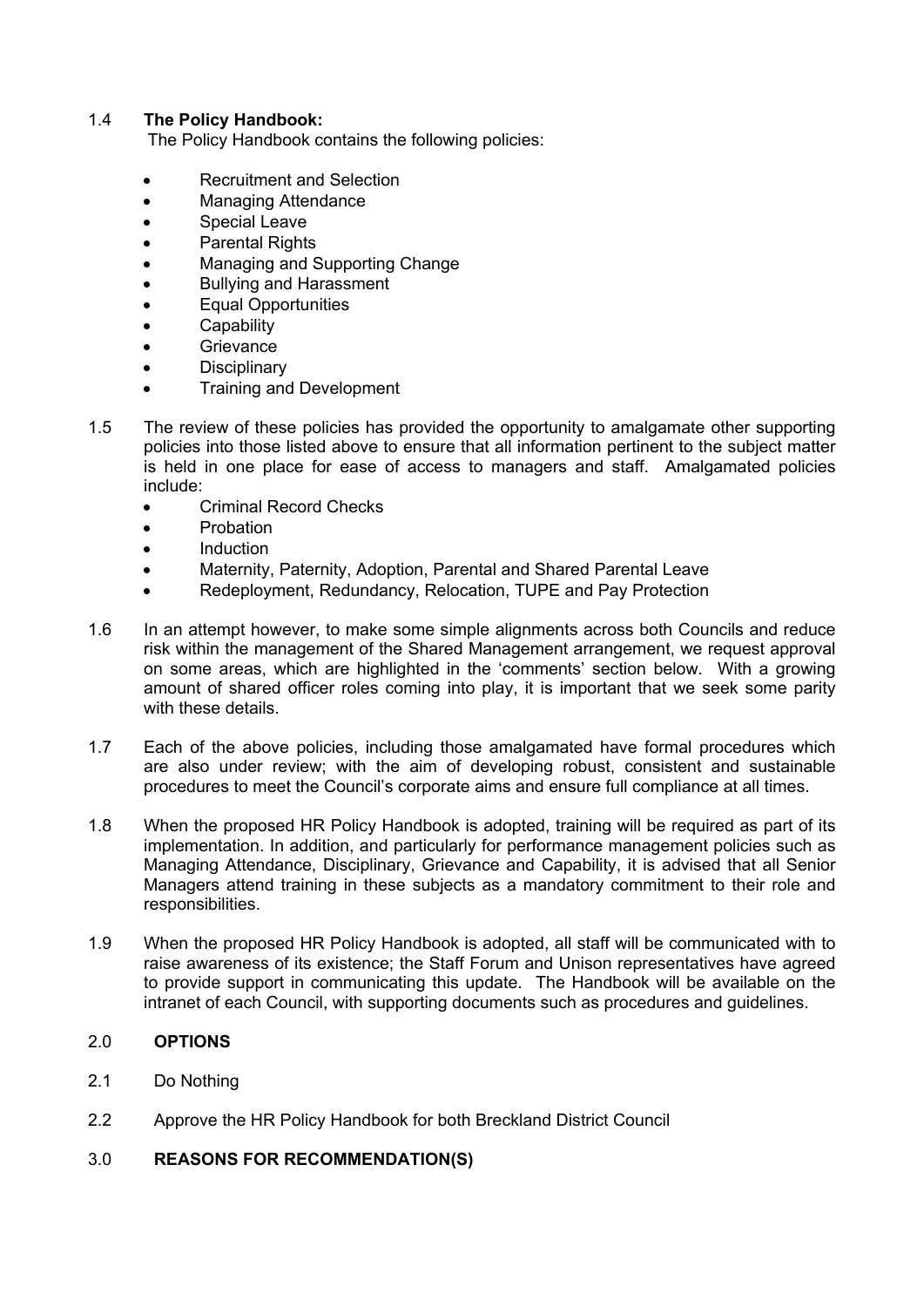- 3.1 To mitigate risk, particularly in a shared management arrangement and application of policy across two Councils.
- 3.2 To increase response rate to changes in employment legislation and reduce review periods.

## 4.0 **EXPECTED BENEFITS**

- 4.1 To increase efficiency and turnaround in reviewing policies and therefore reducing response rate and implementation time in responding to any changes in legislation/constitution.
- 4.2 To mitigate risk in the application of policies.
- 4.3 To align, where possible, terms of policies across both Councils to provide further parity to staff, in particular shared staff.
- 4.4 To provide transparent, consistent and fair policies across the Council..
- 4.5 To actively support culture and change in a positive way
- 4.6 To improve the ways in which we recruit in line with implementation of iTrent (HR software).

### 5.0 **IMPLICATIONS**

#### 5.2 **Constitution & Legal**

- 5.2.1 Amendments to relevant policies will be made as and where dictated by any change to constitutional or legal requirements.
- 5.2.2 The Policy Handbook is designed with the intention to reduce the risk of litigation against the Council

#### 5.4 **Corporate Priorities**

5.4.1 The proposals made with the intention of supporting the Councils' corporate priority of providing the right services, at the right time, in the right way by ensuring the recruitment of high calibre individuals are in place to help deliver the corporate vision.

### 5.6 **Equality and Diversity / Human Rights**

5.6.1 The proposed Policy Handbook is designed in compliance with Equality and Diversity as per the Equality Act 2010.

#### 5.8 **Health & Wellbeing**

5.8.1 The proposed Policy Handbook is designed to promote health and well-being in the workplace and support all staff in a healthy return to work and sickness management process.

### 5.10 **Risk Management**

5.10.1 These proposals are made (in part) with the intention of reducing the risk of litigation against the Council. These proposals are made with the intention of supporting the